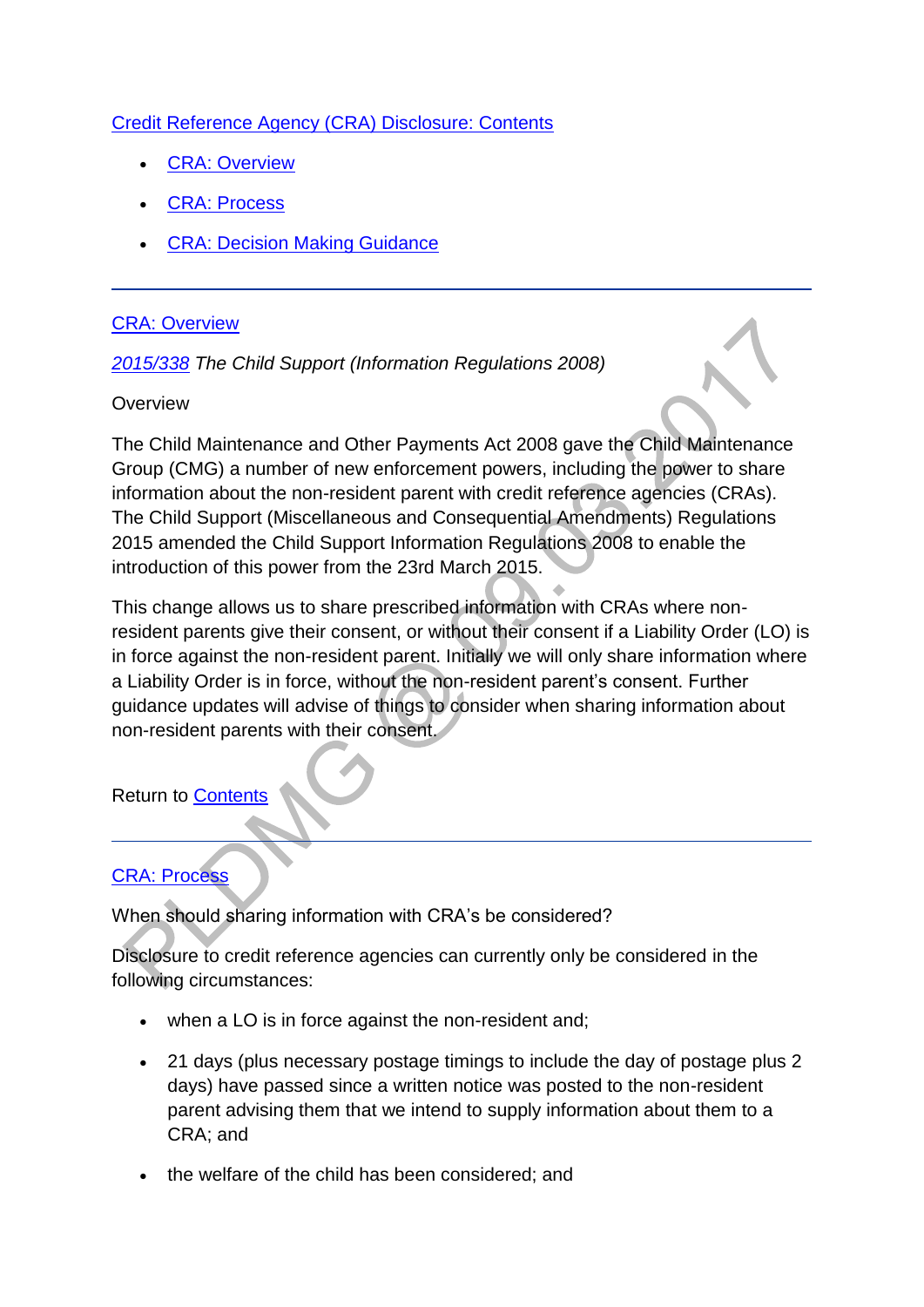• the NRP has not agreed to a payment agreement where the outstanding amount will be repaid in line with our debt steer, caseworkers should note that if a non-resident parent enters into a payment arrangement (a plan where payments are recovered outside of the debt steer) their information should still be shared with CRA.

When a caseworker decides to share a non-resident parent's information with CRAs they will need to share the following information in relation to that non-resident parent:

- name;
- last known or notified address;
- date of birth;



- the amount in respect of which the liability order was made including any charges and costs/expenses awarded by the court if included within the LO;
- address stated in the LO, if different from the last known or notified address;
- the reference number used by the Secretary of State to identify the person's case.

The only other information that may be supplied to a CRA is:

- that the amount in respect of which the LO was made has been paid in full and the date on which the final payment was made;
- that the LO against the non-resident parent has been set aside or quashed by a court (but this information may only be shared if the non-resident parent consents to its disclosure).

## **Caseworkers must not supply any other information to a CRA and must ensure that the information supplied is accurate.**

# Return to [Contents](http://np-cmg-sharepoint.link2.gpn.gov.uk/sites/policy-law-and-decision-making-guidance/Pages/Credit-Reference-Agency-Disclosure.aspx#Contents)

#### [CRA: Decision Making Guidance](http://np-cmg-sharepoint.link2.gpn.gov.uk/sites/policy-law-and-decision-making-guidance/Pages)

When should a non resident parent's information be shared?

Caseworkers should use these powers if all of the following criteria are met:

a liability order (LO) is in force against a non-resident parent;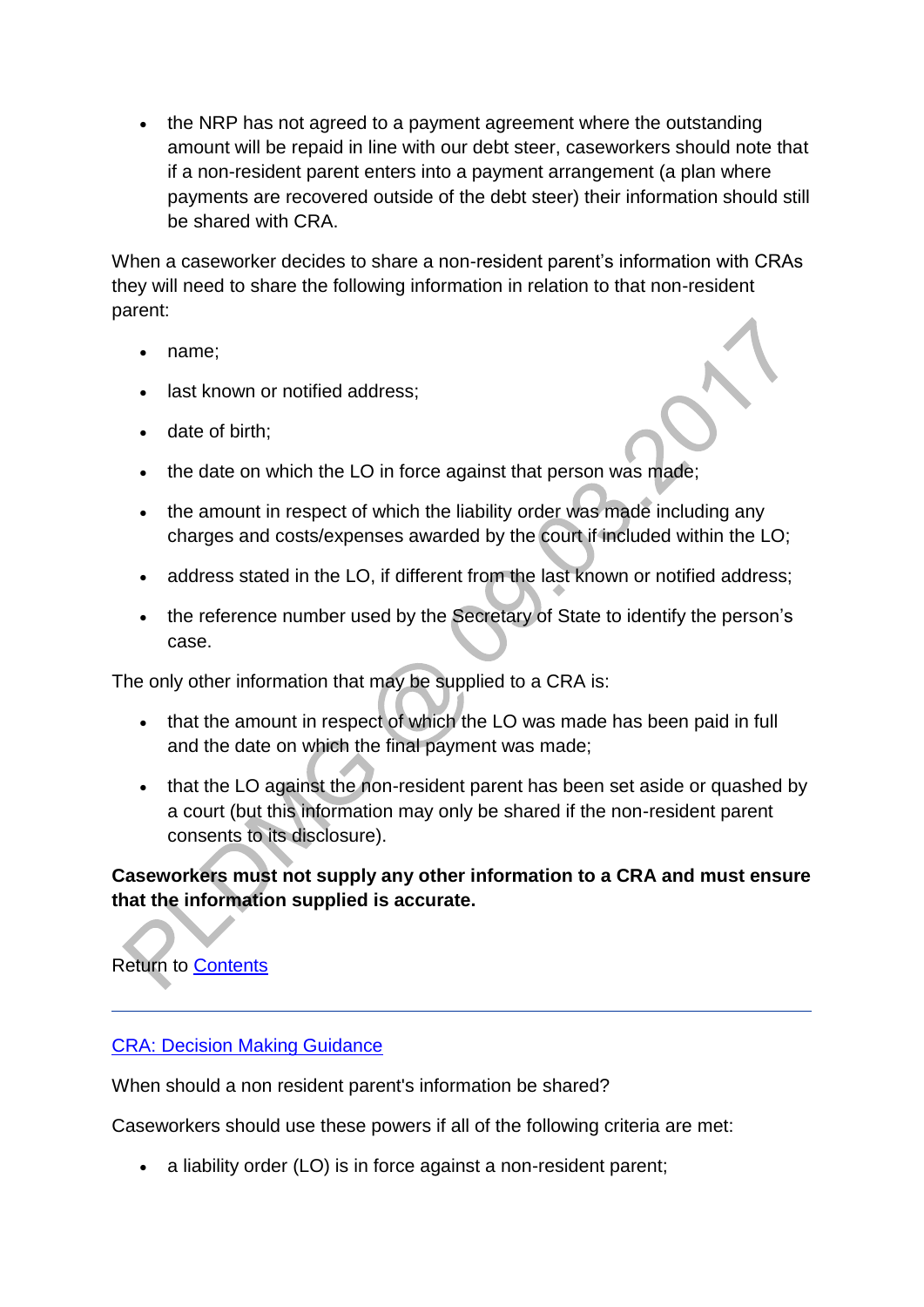- a written notice must have been sent by post to the non-resident parent's last known or notified address at least 21 days (plus necessary postage timings to include the day of postage plus 2 days) before the information is shared. The written notice must warn the non-resident parent of our intention to supply information about them to a credit reference agency. This is required by the regulations;
- the non-resident parent has not made arrangements to pay off the LO in question in full or agree to a payment plan within our debt steer

If a caseworker considers that sharing information with CRAs may adversely affect a child's welfare they should not share information and contact the Advice and Guidance Team.

Only the information set out (above/below) may be shared.

Can a non-resident parent appeal our decision to share their information with CRA's?

No, this action does not carry a right of appeal.

What if there is an on-going appeal or judicial review?

If there is an on-going appeal or judicial review against the granting of the LO, caseworkers should not share a non-resident parents information with CRAs.

What if Liability Order is set aside or quashed by a Court?

If information has been shared about a non-resident parent with a Liability order and that liability order is subsequently set aside, for example following a late appeal or successful dispute of parentage, case workers will need to contact the non-resident parent to obtain their consent so the CMG can advise the CRA that the order has been set aside or quashed (as appropriate). Once that consent is obtained, the caseworker must contact any CRA that the information has been shared with and advise them that the Liability Order has been set aside or quashed (as appropriate). This will enable the CRA to amend their records to reflect that the liability order should be treated as if it never existed.

**Note: Before caseworkers contact CRAs to provide this information they must obtain the permission of the non-resident parent, ideally in writing.** This is because the Power only allows us to share information with CRAs where the client consents to it, or there is a liability order in place. If the liability order has been quashed or set aside it no longer exists, so there is no longer a liability order in place. Therefore we require the client's consent before we can advise a CRA that the LO has been set aside or quashed.

What if the non-resident parent contacts us?